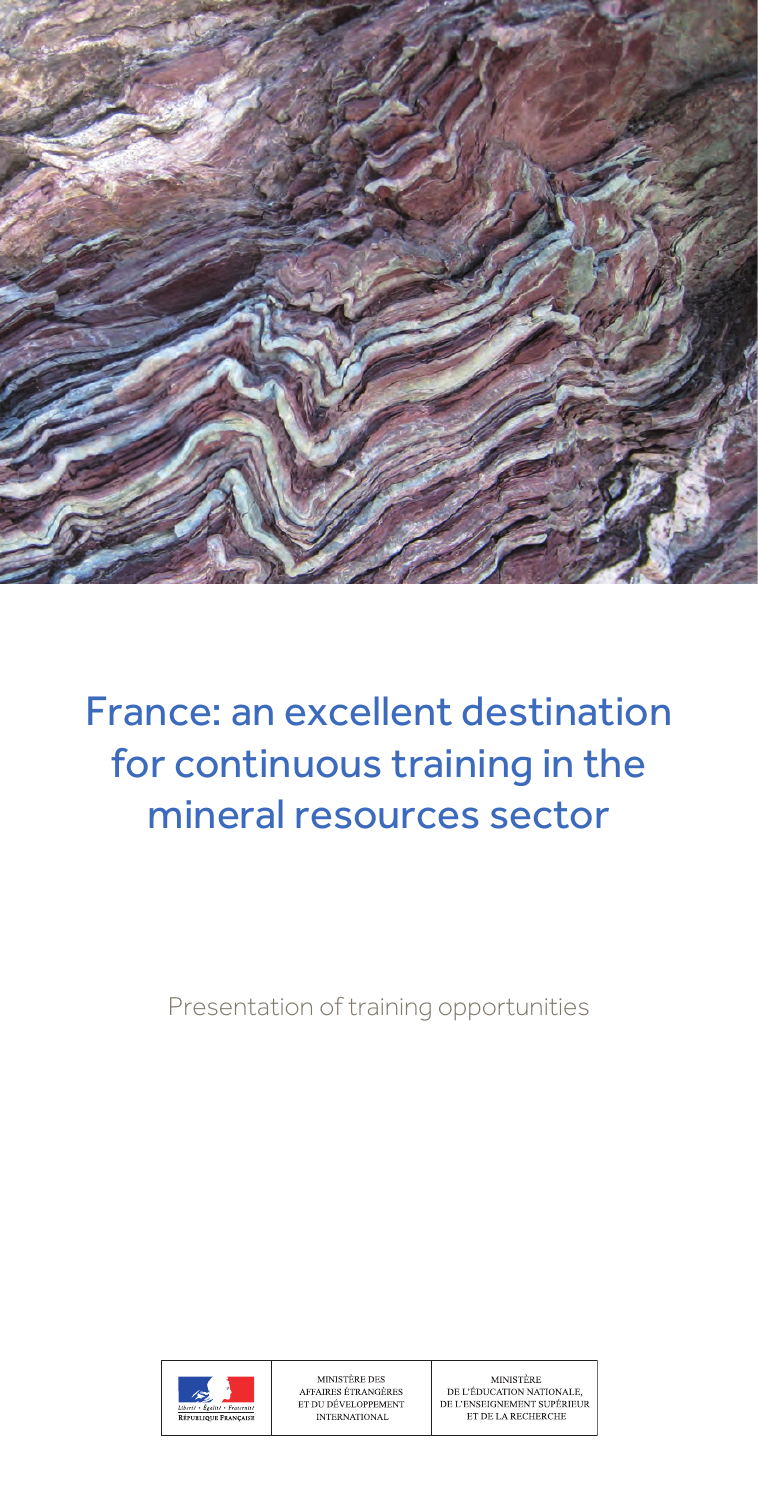For many mineral-rich countries, the development of institutional competencies and human resources in the mining sector is a key challenge to ensure better contribution from this sector to socio-economic development. Companies themselves are interested in being able to recruit local, qualified staff for the needs of the mining sector. In some countries, such provisions are subject of legislation or specific policies as regards local content or subcontracting, sometimes placing obligations upon economic operators.

**France has vocational and scientific training programmes in the mineral resources sector of world-renowned excellence**. Its engineering training programmes are of particular repute, and many international managers of private and public sectors have already enjoyed that training.

Outside initial training in the framework of a university curriculum, several French establishments offer short-term training (days or months) to address the specific advanced training needs for skills required in the mineral resources sector.

This brochure is aimed at public or private sector bodies interested in continuous training courses and provides a general overview of French training opportunities.

#### **Alès École des mines**

**The Alès École des mines (South-Eastern France) trains engineers in all components of mining activities:** exploration, modelling and evaluation; feasibility studies, planning, mining operations and production; processing and transformation of mineral resources; environmental management and site rehabilitation; energy management; economics and management; health and safety and social responsibility.

• **Three certification programmes** are offered for students with a duration of one year: an "initial" course (RMCE – mineral resources and extraction) and two "specialized" courses (Mastère EEM – post master's degree in "Mining Operations and Environment and ESERM – environment, safety and extraction of mineral resources). These programmes can be followed in attendance or in a work/study combined form (vocational learning contract).

• **Through its continuous training service,** the Alès École des mines places its scientific and technical expertise at the disposal of businesses and private clients in the form of short training programmes that are held on demand. Moreover, the RMCE, EEM and ESERM programmes are modular, meaning that they can also be given in the form of specific "on demand" training sessions. The cost of training is established by quote.

Website: http://www.mines-ales.fr/relations-entreprises Contact: François Manné, francois.manne@mines-ales.fr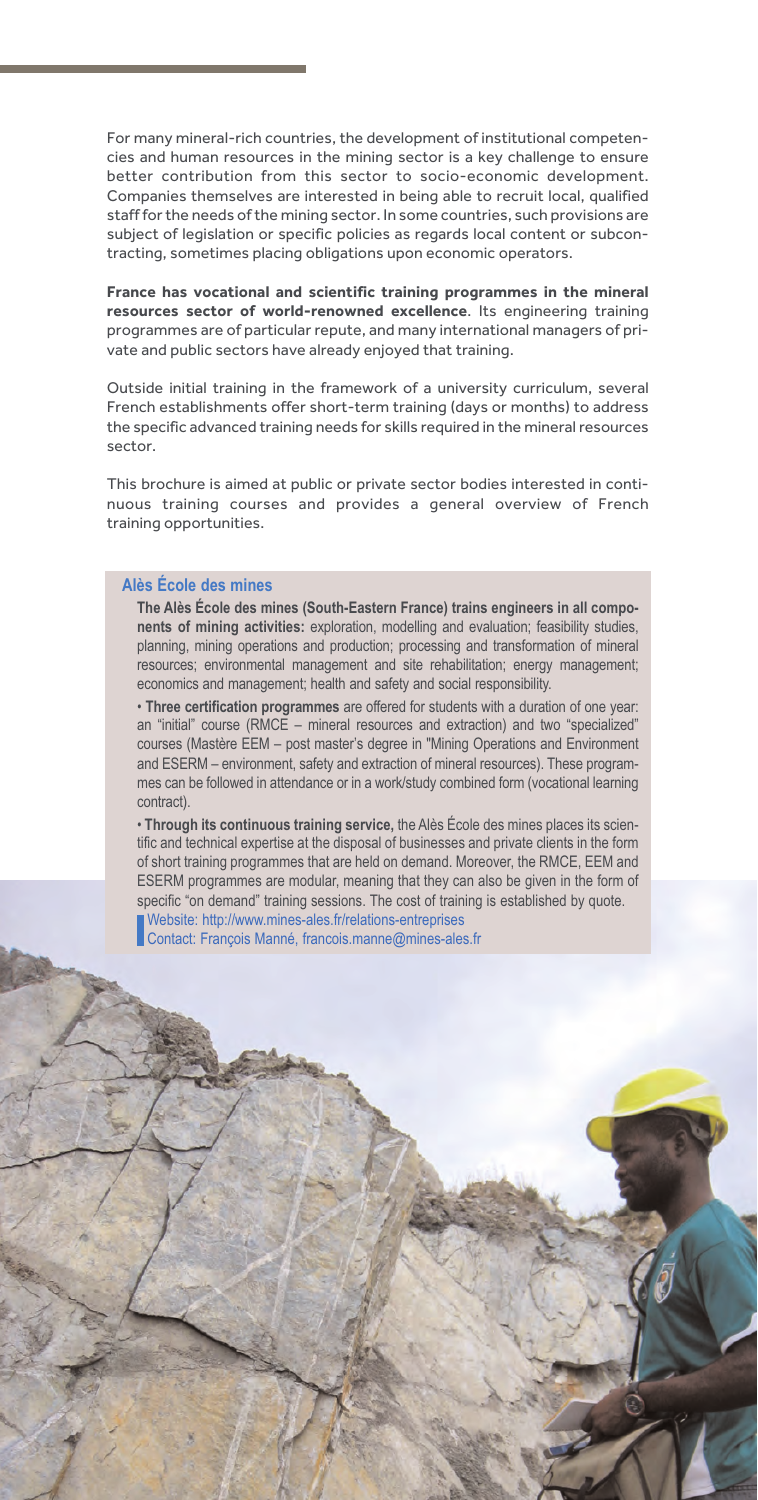#### **MINES ParisTech**

**• MINES ParisTech,** the École des Mines de Paris, has been training mining sector engineers since 1783, and over the last three decades has developed continuous training programmes and advanced courses aimed at an international audience.

- **Three training programmes are offered in the mineral resources sector:**
- Technical and economic analysis of mining operations (CESECO programme, 10 months);
- Applied geostatics for the mining sector (CFSG programme, 10 months);

- Public administration of mines (CESAM programme, 6 months).

These programmes may be followed completely, as part of a course leading to a certification (Mastère Spécialisé de la Conférence des Grandes Écoles – Specialized master's diploma of the Conference of French Grandes Écoles), but **it is also possible to register for one or more modules independently in the form of vocational training**. Most of the modules last one or two weeks.

• All long and short courses are held at the Geosciences Centre of MINES ParisTech (Fontainebleau campus). Training sessions can also be organized "on demand" for specific requirements, for groups of at least 10 participants, either in France or abroad. Website: http://www.geosciences.mines-paristech.fr/en/training?set\_language=en

Contact: Jean-Alain Fleurisson, jean-alain.fleurisson@mines-paristech.fr

### **Mines Nancy**

**• The Nancy École des mines** draws its expertise in geosciences and mining engineering from the rich mining heritage of France's East. The school has been operating in Nancy since 1919, and the town is now 90 minutes only from Paris by train. That heritage, and its links with the research laboratories of the Université de Lorraine and the French National Centre for Scientific Research (CNRS), as well as its vast network of international collaborative projects, allow Mines Nancy to offer leading certifying training programmes in the field of mineral resources, including **a general engineer training programme and two specialized MSc programmes:** "mining and geological storage" (Master Géosciences GPRE) and "mineral raw materials, risk engineering and management" (international vocational training). On request, all or part of these programmes can be delivered as continuous training.

Alongside these two certifying programmes, **Mines Nancy also offers courses lasting a few days,** on various themes in the area of geosciences such as the geotechnics for underground mining (stability of excavations, numerical modelling, monitoring, etc.) and risk management (risk analysis and crisis simulation). These programmes, designed on request and aimed at professionals, can also be delivered abroad.

Website: http://mines-nancy.univ-lorraine.fr

Contact: Yann Gunzburger, yann.gunzburger@univ-lorraine.fr

# **Nancy École Nationale Supérieure de Géologie (ENSG) Geology school**

• **ENSG is a leading establishment in the geosciences field** and has long-standing experience in vocational training in various areas of the field, including geology, petroleum geology, mineral commodities, information systems, environmental management and geotechnics.

• **The school provides its expertise for the design of tailored training courses** in the various fields mentioned above. Training can also be provided in English. The courses are generally taught on the ENSG campus in Nancy.

Website: http://www.ensg.univ-lorraine.fr/

Contact: Jean-Marc Montel, jean-marc.montel@ensg.univ-lorraine.fr